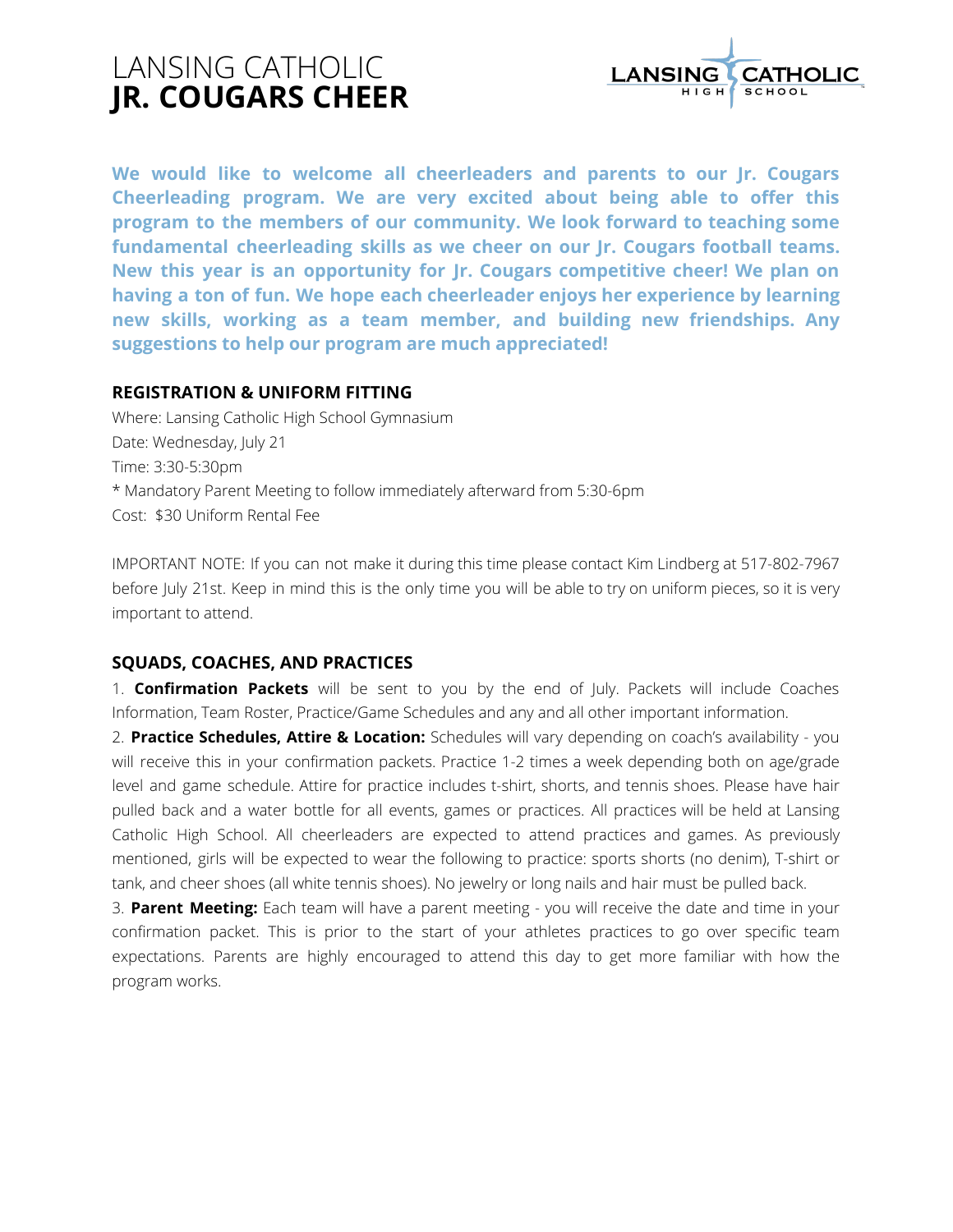

## **FOOTBALL GAMES**

• Season begins after the start of the school year.

•Game/Practice Schedule

\*Flag Football (Gr K-4th) games/practices Monday nights

\*Tacklebar (Gr 5th-6th) games/practices Tuesday nights

\*Tackle (Gr 7th-8th) games/practices Wednesday nights

• Practice times are subject to change based on age/grade level and the schedule of the Varsity Cheerleader(s) coaching your child's team.

• All games we will be cheering for will be held at LCHS.

# **COMPETITIVE CHEER**

New this year is an opportunity to be a part of a competitive cheer team for 3rd through 6th graders. This is an addition to sideline cheer. This is a youth league with other local area schools where some of our own Junior Cougars will pull together a team to compete against other schools in this league. It is known as the 517 Youth Competitive Cheer League. It is possible to do both sideline and competitive cheer. Look for more details to come.

The 517 Youth Competitive Cheer League is holding a summer cheer camp. This would be beneficial to attend even if you're not certain if the competitive team is for you as it teaches the basic fundamentals of cheer. See details below:

Camp Date: Tuesday, July 27th from 8 am-4:30 pm

Cheer Camp is held at Leslie High School \*Snack, water refills, and lunch are provided \*Pre-order T-shirts available for \$15

### **COMMUNITY EVENTS**

Each Junior Cougar sideline cheer team will be invited to cheer at a quarter of a high school football game. You will get more detailed information at the parent meeting.

### **WAIVER/RELEASE FORMS**

All girls will be required to have an athlete information sheet and a medical information form signed and filled out by their parent/guardian and turned in. Girls will not be allowed to practice until these forms are completed and on file with the coach. The coaches will have these on hand at all practices and games in the event of an illness or injury. These forms are attached to this packet for your convenience.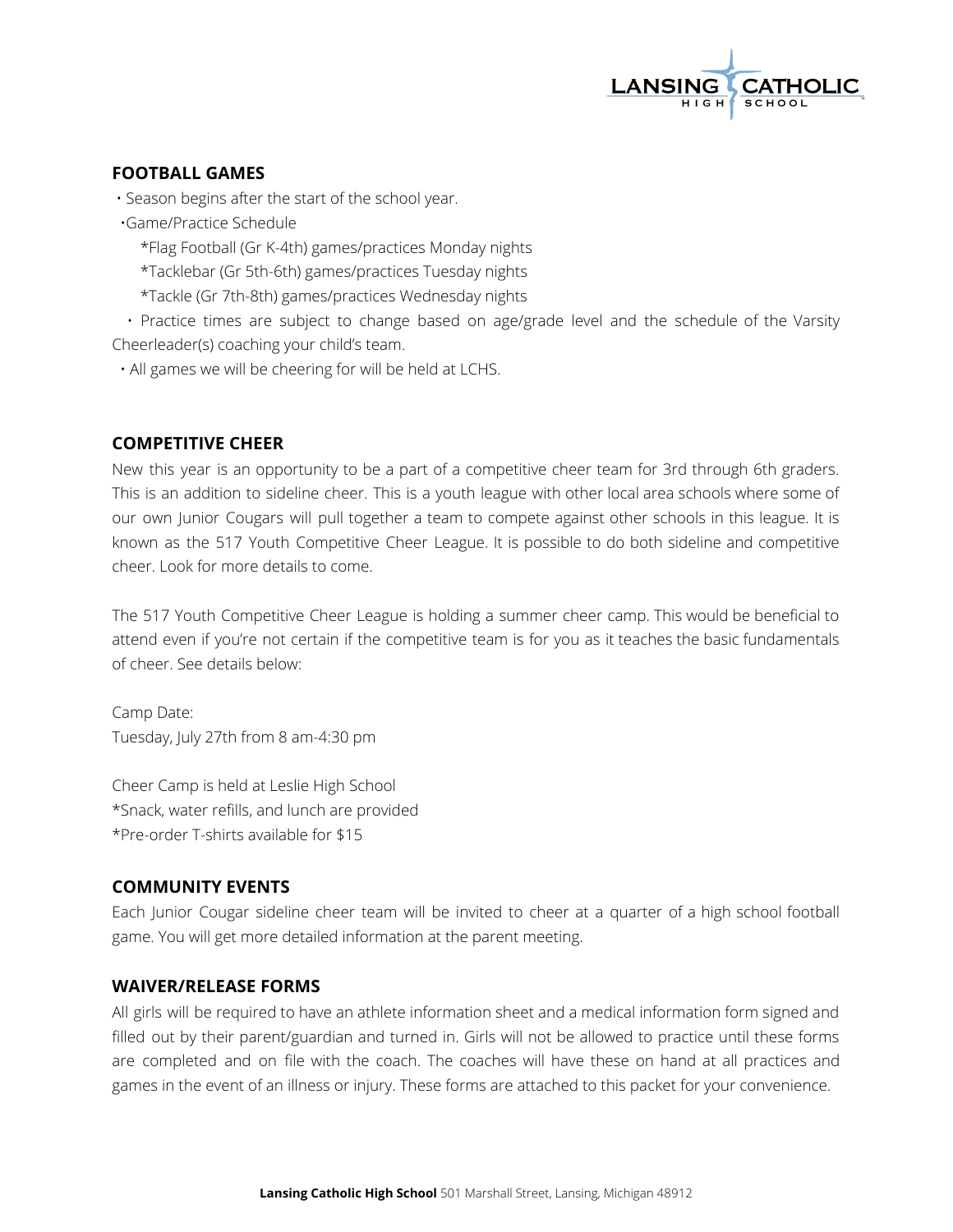

#### **UNIFORMS**

All Jr. Cougar Cheer teams will be wearing a skirt & shell uniform with a white turtleneck/bodysuit underneath. All team members should attend the uniform fitting listed at the front of this packet to be sized for their skirt and shell. It is important that each girl and one parent attend the meeting listed on the front of this packet to be assured that a uniform is available. The cost of the uniform rental is \$30.00. This is a non-refundable fee and is required to be a part of this program. Poms will also be available at games.

#### **BANQUET AND PICTURES**

We will be finishing up our season with a banquet. We will send out additional information about this later in the season. You must finish out the season in good standing in order to participate in the banquet. Each individual girl will be honored at this

We will also be getting professional team pictures done later in the season. You will have the opportunity to purchase pictures of your daughter's team along with individual pictures. You will get more detailed information in your confirmation packet.

#### **PARENT PARTICIPATION**

Parents are encouraged to get involved! We need help with miscellaneous things (listed on the athlete information page). The Jr. Cougars cheer program is a volunteer program and we need your help and support!

#### **SPORTSMANSHIP AND BEHAVIOR**

All cheerleaders will be expected to exhibit appropriate sportsmanship and behavior during practices and games. This program will emphasize professionalism and teamwork at all times while representing the Lansing Catholic Cheer program. Inappropriate behavior will not be tolerated and the coach reserves the right to dismiss anyone from the team. Complete program expectations will be mailed with your confirmation packet.